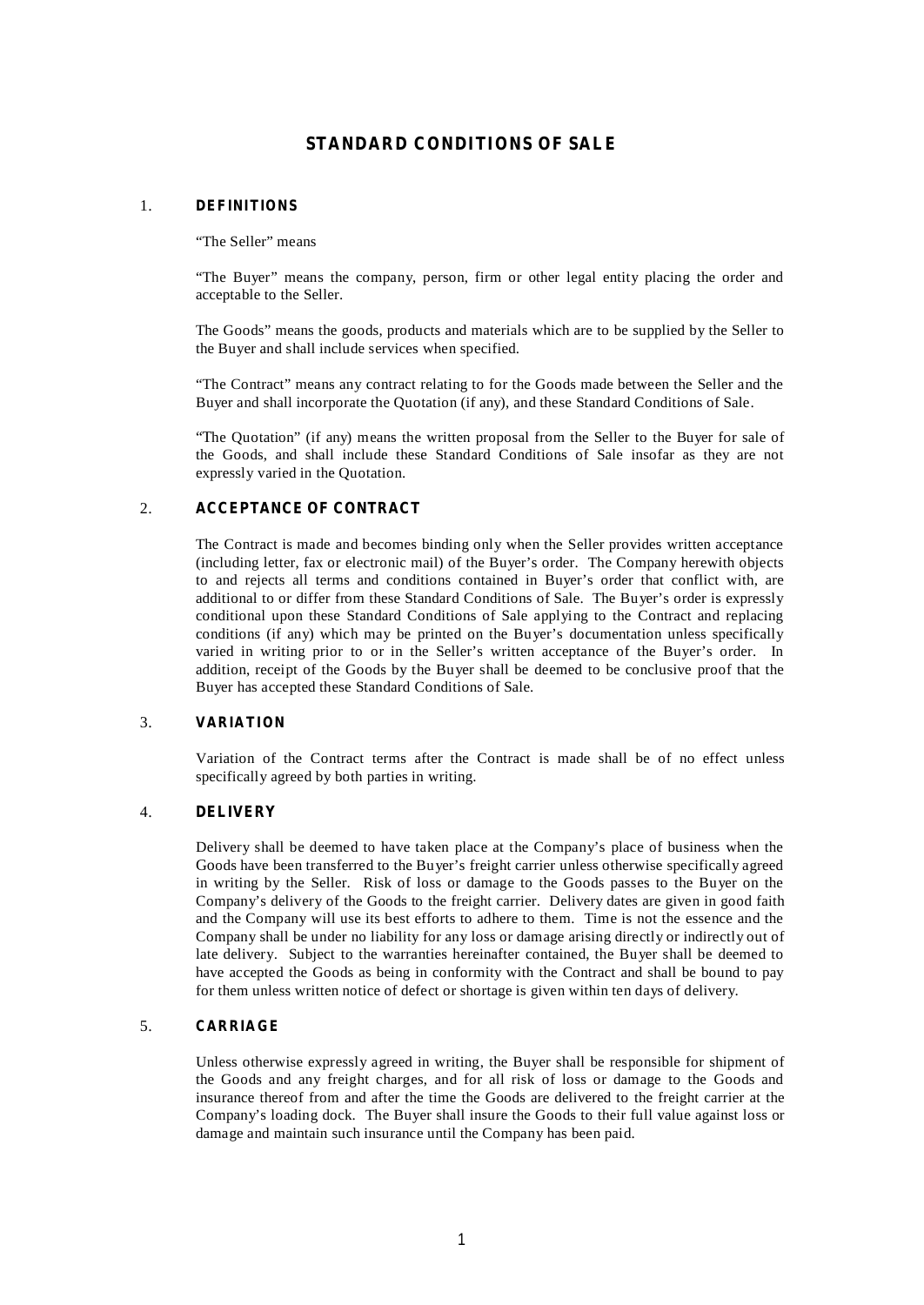# 6. **PAYMENT**

- a) Payment shall be as per agreement prior to order being accepted by the Seller. Such invoice or Pro-forma is deemed to have been delivered two working days after the date thereon.
- b) Where it is agreed that the Contract is to be or may be fulfilled by stage payments or deliveries then payment for each shall be invoiced and shall be separately due as in (b) above. If a stage payment becomes overdue then the whole balance shall become due without prejudice to any other rights hereunder.
- c) If the Buyer fails to comply with the terms as to payment, the Company shall be entitled to interest on any amount overdue at the rate of 3% per annum above the base lending rate of HSBC Bank PLC as announced from time to time.

# 7. **PRICES**

- a) Prices and stage payments are as quoted or confirmed by the Seller or if not quoted will be those prevailing at the date of shipment of the Goods.
- b) Prices are exclusive of all taxes, including VAT, sales taxes and other taxes unless otherwise stated. All prices are quoted in pounds sterling unless otherwise agreed.

# 8. **STORAGE**

If the Buyer does not make appropriate arrangements to accept delivery of the Goods in accordance with the Contract within seven days after the date of notification that the Goods are ready for shipment, then the Buyer must arrange storage and pay for storage and if the Buyer fails to make such arrangements, then the Company may arrange storage at the Buyer's expense without prejudice to the terms of payment. If the Company's storage facilities permit, it will store the Goods for Buyer at a charge of £2.00 per sq. ft. per week until the Goods are shipped.

## 9. **WARRANTIES**

- a) The Company warrants that the Goods shall comply with any agreed specification and will be free from defects in material and workmanship for a period of six (6) months from the date of delivery unless expressly agreed otherwise by the Seller in writing. This warranty will not apply to any Goods (i) which have been repaired or altered by someone other than the Company; (ii) which have been subject to misuse, negligence or alteration; or (iii) which have not been maintained, operated or used in accordance with the Company's printed instructions or beyond the factory rated capacity. The company expressly disclaims all other warranties of every kind and nature, whether express or implied by law, as to the quality, merchantability or fitness for any particular purpose, or otherwise.
- b) In the event of any breach of the warranty provided in Paragraph a) above, the Company will, free of charge, repair, or at its option replace, any defective Goods manufactured by it, provided that the Goods are returned freight prepaid to the Company's place of business within the specified warranty period. If inspection by the company does not disclose a defect with the terms of the warranty, the Company's regular charges will be payable. No claim will be accepted for expenditure in altering or repairing any Goods, without prior written approval of the Company. Upon expiration of the warranty period, all liability of the Company hereunder shall terminate.
- c) The Buyer shall be solely and exclusively responsible for ascertaining if the Goods are suitable for the purpose intended.
- d) Under no circumstances will the Company be liable for any economic, special, incidental or consequential loss or damage or loss of profit or production suffered by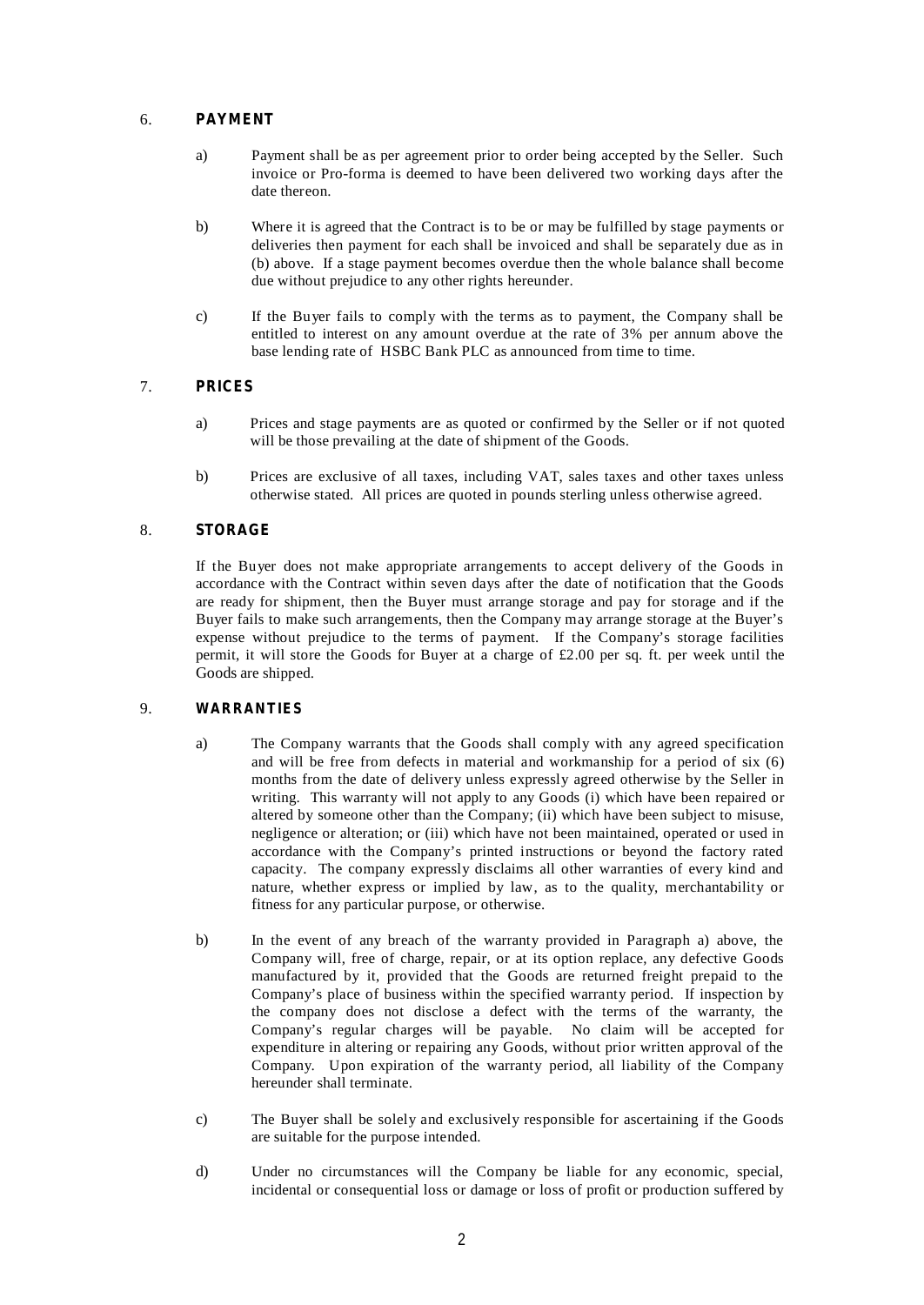the Buyer or any third parties. The Company's liability arising out of the manufacture, sale or use of the Goods, whether such liability is based upon breach of warranty, breach of contract, negligence, strict liability, tort liability or otherwise, will not, in any event, exceed the total purchase price paid to the Company by the Buyer for the Goods. Under no circumstance will the Company be liable for any loss or damage against which the Buyer has insured. Upon expiration of the warranty period, all liability of the Company hereunder shall terminate. All other liability is hereby waived by the Buyer.

- e) In the event of the Company supplying Goods not designed and manufactured by it, such goods, equipment or products will only carry such warranty as is provided by the manufacturer and no further liability there shall apply to the Company.
- f) The warranties and remedies stated above exclusive and are in lieu of all other warranties and remedies, whether statutory, express or implied arising out of the Company's manufacture or sale of the Goods and Buyer's sole and exclusive remedies arising out of the purchase, operation or use by it of the Goods.
- g) Nothing in the above sub-clauses is intended to reduce or limit the strict liability in respect of the Goods imposed by statute on the Seller arising out of death or injury to persons or damage to third party property.

# 10. **TITLE TO THE GOODS**

- a) The property in the Goods shall remain in the Company until such time as the Company has been paid in full for the Goods and until all other outstanding accounts due from the Buyer to the Company have been paid in full.
- b) While the Goods remain in Buyer's inventory awaiting sale or further processing or where they have been processed by remain identifiable and capable of separation, the Buyer shall label or distinguish them or shall maintain records in such manner so that the Goods can be identified as having been supplied by the Company.
- c) If the Buyer shall fail to make any payment when due, or (i) if a receiver or administrator is appointed for the Buyer or for any of its assets, or (ii) if a liquidator is appointed or, (iii) if the Buyer goes into voluntary liquidation or calls a meeting of or makes an arrangement or composition with creditors, or (iv) upon the commencement of any voluntary proceeding in bankruptcy by the Buyer, or (v) if any involuntary proceeding in bankruptcy is initiated against Buyer and such proceeding is not dismissed within sixty (60) days after the filing date, or (vi) if distress or execution is threatened or levied on the Goods the Company shall be entitled without prior notice to enter upon any premises of the Buyer to repossess and remove or at the Company's election to label, mark or list the Goods.

## 11. **INDEMNITY**

- (1) The Buyer will indemnify the Company against any loss or damage or injury to persons or property suffered by the Company and from and against any claim in respect of loss, damage or injury to persons or property made against the Company by third parties and any costs and expenses arising in connection therewith (including fees and expenses of attorneys) which result from Buyer's failure to comply with any of the terms of the order or result from Buyer's negligence or which result from the Buyer's incorporation of the Goods into any other product (in the latter event, not if the defect is the Company's responsibility).
- (2) The Buyer will indemnify the Company against all claims, costs and expenses resulting from any infringement of any patents, registered trade marks or trade names, registered designs, unregistered design rights, copyright, or any passing off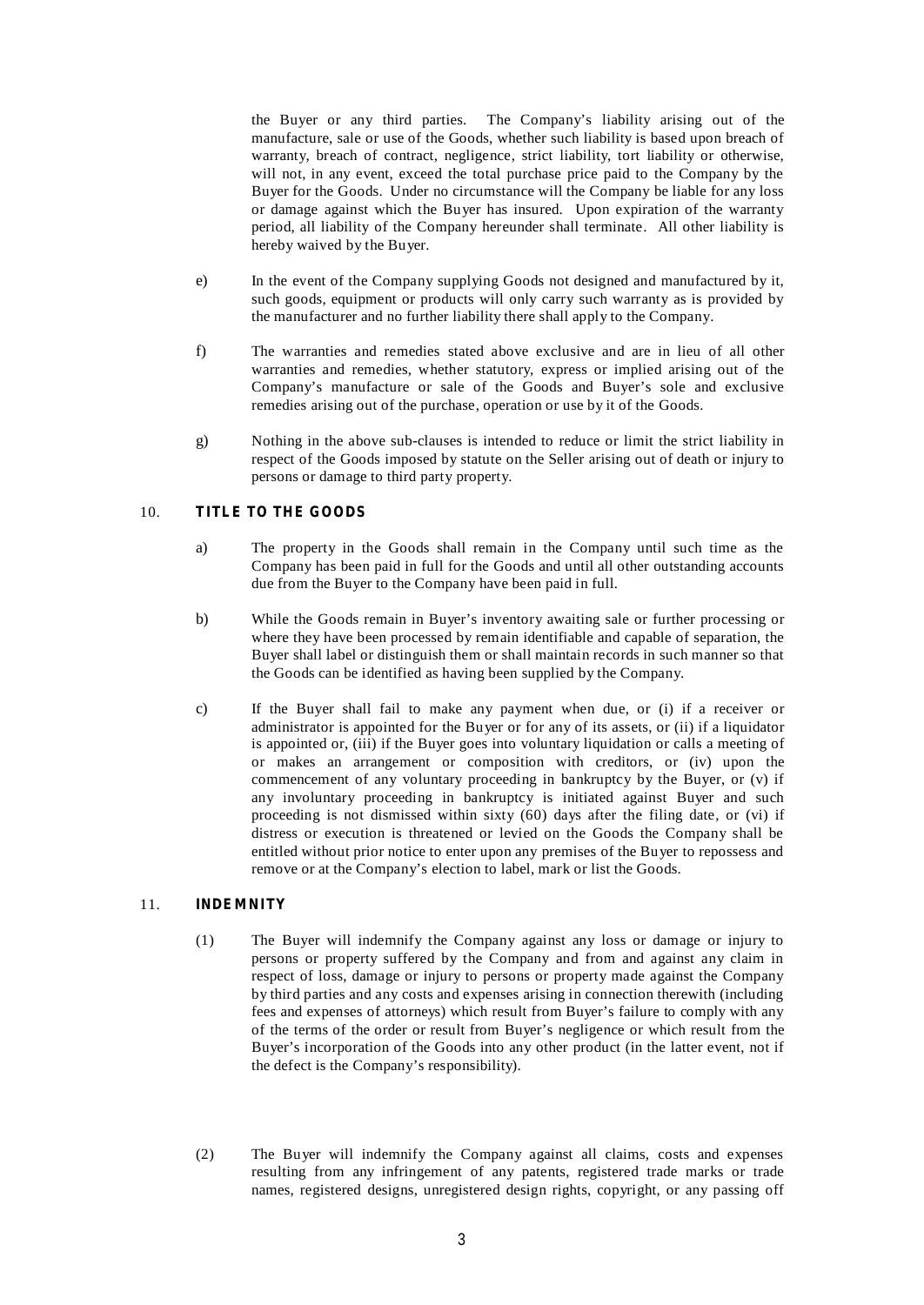action, or license agreements and assist in the defence of any action brought against the Company insofar as any infringement is due to designs or specifications provided by the Buyer.

(3) Without prejudice to (1) and (2) above the Company reserves the right to cease work on any order being carried out if it should have reason to believe that the Goods are subject to an infringement claim, in which case title to the work done shall not pass to the Buyer (except at the Company's discretion) and the Company shall be entitled to be paid for work done and materials supplied.

# 12. **INTELLECTUAL PROPERTY RIGHTS**

Ownership of the design rights and any other intellectual property rights in the Goods and drawings shall remain with the Seller unless specifically agreed otherwise by the parties in writing.

#### 13. **TESTING**

If the Buyer requires testing or inspection of the Goods before delivery, the Company reserves the right to stipulate the location at which such testing or inspection shall take place, and all expenses of such testing or inspection shall be paid by the Buyer. An adequate supply of suitable materials for inspection and testing purposes must be supplied by the Buyer. If, after seven days' notice that the Company is prepared to proceed with the tests, there is any delay on the part of the Buyer or its representatives in supplying the materials or in attending such tests, payment shall be deemed to be due as if the tests have been completed and shipment of the Goods has been made.

#### 14. **TOOLING**

All tooling made by the Company pursuant to this Contact will remain the Company's property, provided, however, that if the Buyer has agreed to pay for such tooling then the ownership will pass to the Buyer on payment in full having been made. If the Company is using the Buyer's tools it will repair any damage caused to them solely and exclusively by reason of the Company's negligence and shall maintain them (fair wear and tear excepted) but otherwise they remain the Buyers responsibility.

#### 15. **CONSIGNMENT STOCK**

In addition to all other terms hereof the following procedures shall apply if the parties mutually agree that consignment stock is to be stored at the Buyer's premises. When the Company delivers Goods designated as consignment stock the details of which shall be on the bill of lading, the Buyer shall check, sign and return the bill of lading and place the consignment stock indoors in a distinct area designated for the Company's consignment stock and shall keep the same clearly labelled as being the property of the Company. The Buyer shall keep the consignment stock fully insured against fire, theft and associated risks. The Company may in business hours on giving notice, as often as it wishes, enter the Buyer's premises and inspect, audit, or remove the consignment stock.

When the Buyer wishes to transfer the consignment stock out of the designated area for its use, it must first place a purchase order (which shall be deemed to incorporate these Standard Conditions of Sale) and wait for receipt of the Company's invoice by way of acceptance of the order.

#### 16. **CATALOGUES/ADVERTISEMENTS**

The description of Goods in the Seller's catalogues or advertisements is given for identification only and shall not imply that the sale under the Contract is a sale by deception.